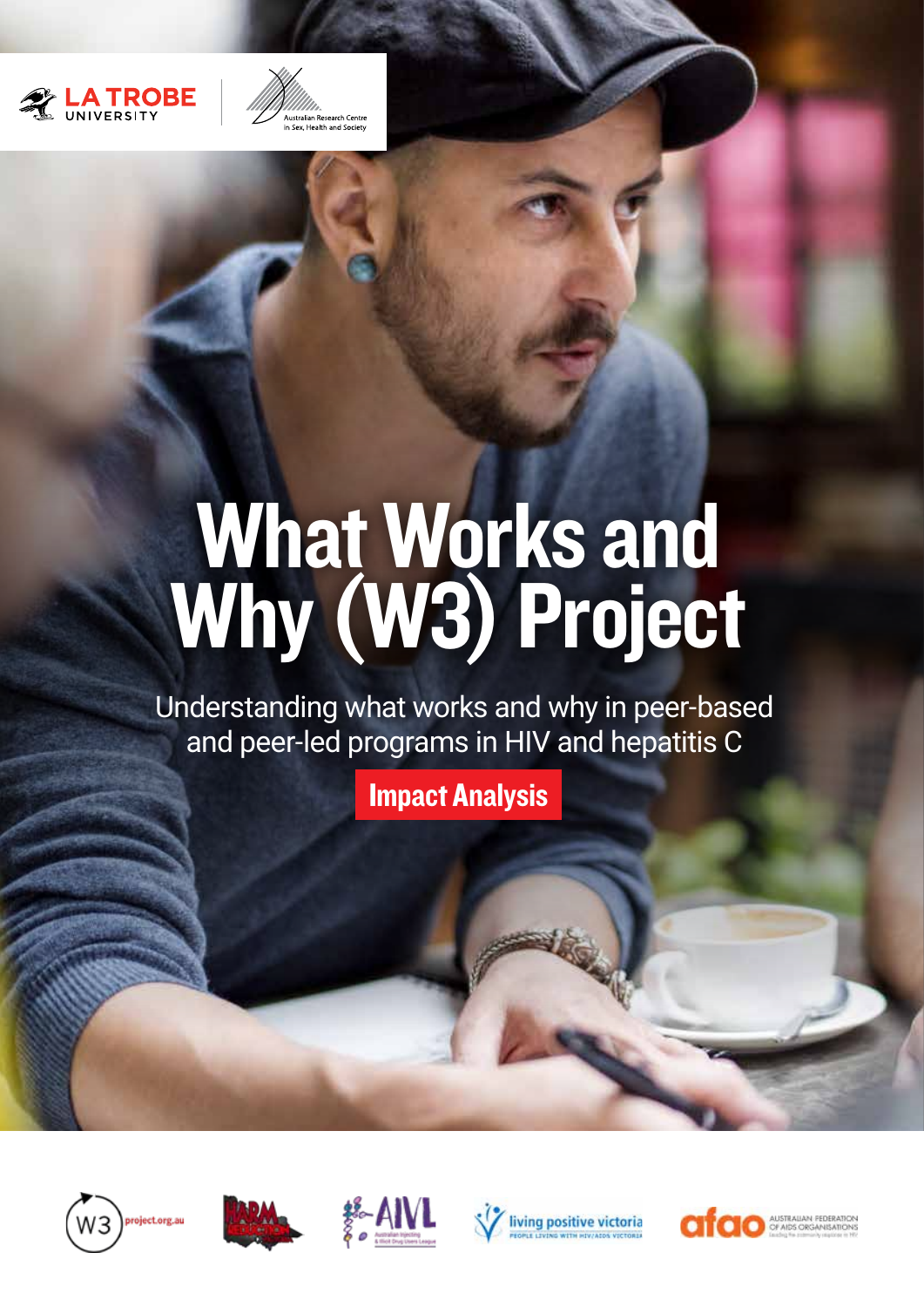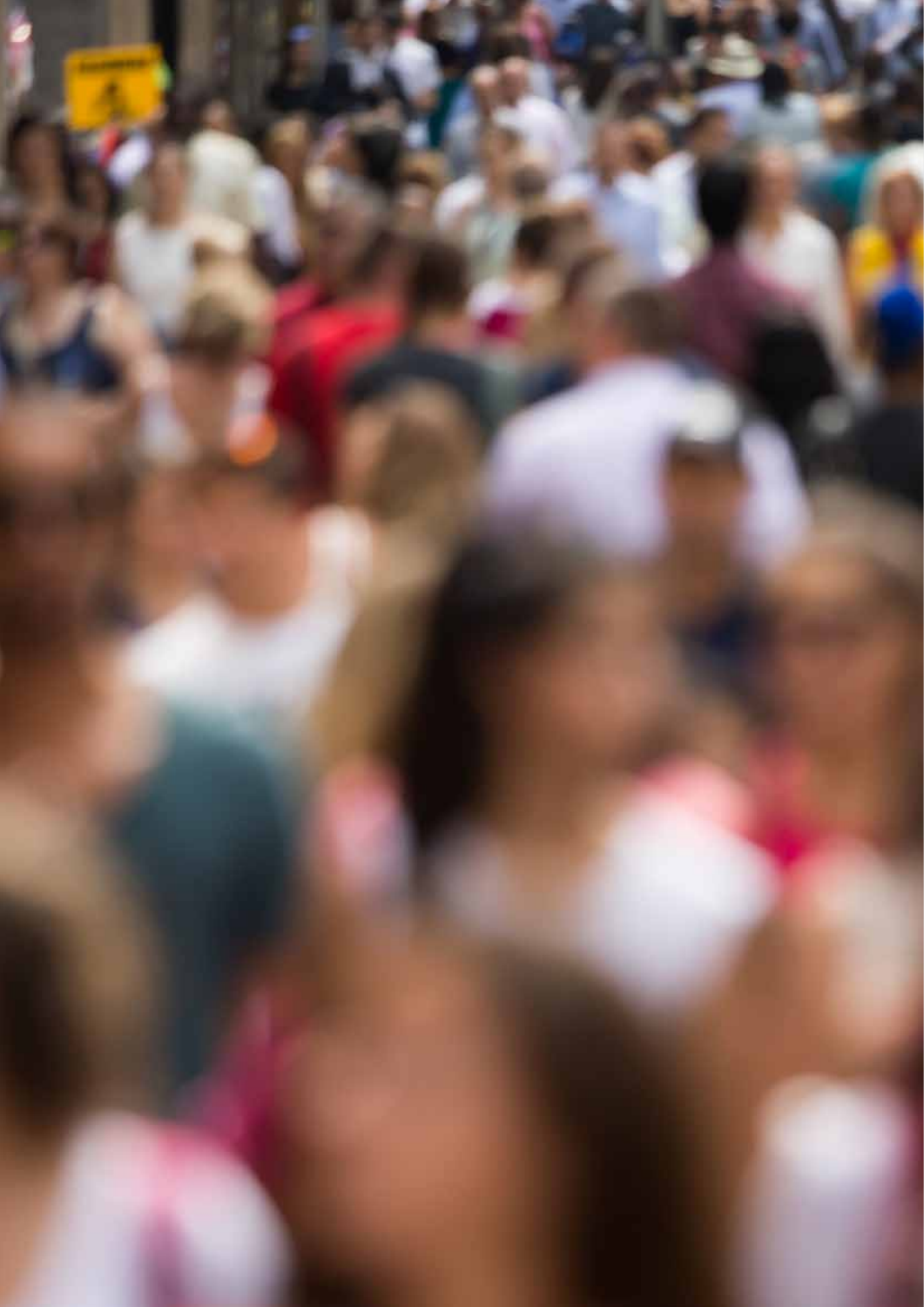# Executive Summary

The What Works and Why (W3) Project is supporting community and peer-led programs to adapt, scale-up and demonstrate their impact in rapidly changing community and policy environments.

Improving the scale-up and evaluation of community and peer-led programs is a priority of the Australian National HIV and HCV strategies. The W3 Project has collaborated with ten community and peer-led organisations to develop the W3 Framework - an evaluation framework and practical tools to demonstrate their impact in their communities and in policy. Over the past 18 months the W3 Framework has been piloted and refined in the reality of day-to-day practice of community and peer-led organisations.

Organisations involved in the W3 Project have reported that the W3 Framework is helping build a stronger evidence base for peer-led health promotion by:

- Supporting the collection of more meaningful data,
- Increasing peer staff confidence and motivation in using peer evaluation methods,
- Capturing the unique impact of peer-led health promotion, and
- Building stronger evidence of peer contributions to the state and national HIV and HCV strategies.

These changes in evaluation approaches are building more rigorous data and a consistent language to describe the contributions of peer-led responses. This is experienced by one organisation, for example, which describes how using W3 Framework helped "show that peer programs work" by providing data that illustrates that "we have an impact in the way that a doctor can't, or a social worker can't". It also signals that "if we [peer and non-peer programs] work together, we get better outcomes."

The W3 Framework was piloted by Harm Reduction Victoria, Living Positive Victoria, Australian Injecting and Illicit Drug Users League (AIVL) and Australian Federation of AIDS Organisations (AFAO). The Framework was piloted in a range of ways by the organisations, including at programmatic levels to better assess the impact of workshops on participants, at organisational levels to enable greater understanding of an organisation's impact on its community; and at systemic levels to support greater alignment between peer-led actions and policy directions.

Redesigned evaluation processes are making evaluation less onerous on staff and community members and the higher quality evaluation is helping shape strategic directions by informing monitoring and planning processes. The outcome of this is the creation of stronger links between programmatic outcomes and organisational goals. At the sector-level, this is helping to achieve better articulation and evaluation of the contributions of peerleadership to Australia's HIV and HCV response.

The next phase of the W3 Project will see implementation scaled up across Australia and the continuation of implementation research that focuses on the application and impact of the W3 Framework. Additionally, the W3 Project will seek to capitalise on the interest from international stakeholders and establish implementation partnerships with agencies across the Asia region.

More information on the W3 Project, its evaluation and monitoring tools, publications and other resources can be found at www.w3project.org.au.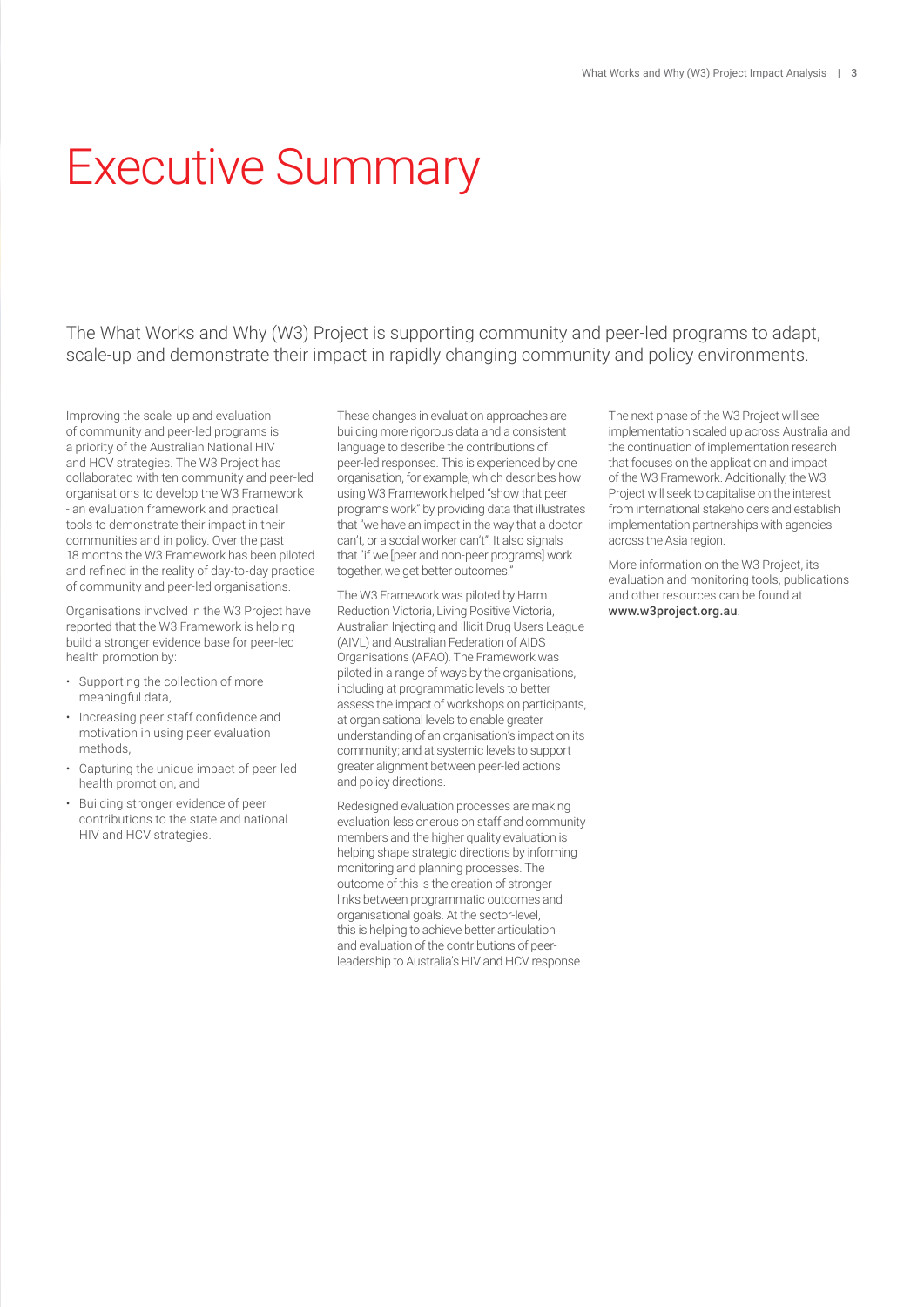# **What Works and Why (W3) Project:**  Understanding what works and why in peer-based and peer-led programs in HIV and hepatitis C

Peer leadership and knowledge form a core part of Australia's response to HIV and hepatitis C, and peer-based organisations are a critical element of Australia's bloodborne virus system. The What Works and Why (W3) Project seeks to build a deeper understanding of the way peer-based programs operate and how they create value in a dynamic, complex HIV and hepatitis C community and policy system. By developing practical tools and a monitoring and evaluation framework based on systems science, the W3 Project supports peer-based health promotion programs and organisations to adapt and refine their evaluation approach in a rapidly changing environment.

The latest National HIV and Hepatitis C strategies, released in 2018, continue a focus on reducing the impact of HIV and hepatitis C on priority communities and seek to scale up responses to blood-borne viruses within these population groups. The W3 Project seeks to support this effort by enhancing the evaluation of peer-led responses and support peer-based organisations to refine and better understand the reach and impact of their work.

Since its inception in 2014 the W3 Project has delivered more than 20 workshop training sessions and conference presentations and published 7 publications. Over the past 18 months (2017-2019), select organisations across Australia have been piloting the W3 Framework as part of their monitoring and evaluation processes. This document provides preliminary analysis on the impact it is creating for community and peer-based organisations and how the Framework is being adapted into practice.

# The What Works and Why (W3) Project

The active engagement and participation of people living with HIV (PLHIV) and people living with the hepatitis C virus (PLHCV) as well as affected communities such as gay and bisexual men, people who use drugs, and sex workers, is recognised as central to effective responses to blood borne viruses (BBVs).1-2 This principle, articulated in declarations such as the Greater Involvement of People Living with HIV and Nothing About Us Without Us: Greater Involvement of People who Use Illegal Drugs, recognise

that the involvement of communities not only enhances the appropriateness, acceptability and effectiveness of blood borne virus (BBV) responses, but their participation in these responses exists as a fundamental human right.<sup>3-4</sup> In the Australian context, peer knowledge and action has been a fundamental feature of blood borne virus policy since Australia's first national HIV strategy in 1989 and has helped shape a greater understanding of issues such as improving the treatment cascade and the role that stigma plays as a structural factor in relation to HIV and hepatitis C.<sup>5-8</sup>

The blood borne virus environment is rapidly changing. The emergence of HIV pre-exposure prophylaxis (PrEP) and curative direct acting anti-virals (DAAs) for hepatitis C have created new policy and program goals of HIV and hepatitis C elimination. As the emphasis on bio-medical interventions increases, however, it is vital that the role of peer knowledge and leadership in responding to HIV and hepatitis C remain a central part of the BBV response. Therefore, it is critical that our understanding of peer leadership and policy commitment to the principles of peer-led responses evolves.

The W3 Project builds a deeper understanding of the role and effectiveness of peer-based programs in hepatitis C and HIV prevention and care, and their contribution to policy and health service reform. It recognises that peer-led programs operate within a complex and rapidly changing environment of sex, sexuality and drug use, and as such, evaluation and monitoring approaches must be sensitive enough to capture methods of best practice and share

peer insights. In response, the W3 Project uses a systems thinking approach to identify and understand the complex relationships between all the moving parts of the community and policy systems and their effects.<sup>9</sup> It differs from traditional evaluation approaches, which are characterised by an examination of programs in isolation from their broader systems and contexts, by better capturing the interaction between the programs and communities.10 It also brings an understanding that the way communities of people living with HIV or hepatitis C enhance, adapt, resist or ignore peer-based programs are part of the program and something to be leveraged.<sup>11</sup>

The W3 Framework describes the ongoing flows of knowledge and influence that need to be occurring for programs to be effective and sustainable.12 Developed through a series of workshops with more than 90 peer staff in organisations across Australia over a two-year period, the Framework describes the way in which peer-based responses must engage in the four distinct functions - engagement, learning and adaptation, alignment and influence - to demonstrate their impact and effectively share peer insights.<sup>13</sup>

The W3 Project develops a monitoring and evaluation framework and provides practical tools to support peer-based health promotion programs to adapt to emerging issues and continually refine their approach to maintain effectiveness in a constantly changing environment.14 The way in which organisations are using and adapting this framework and accompanying tools, and the impact this is creating, is detailed in case studies below.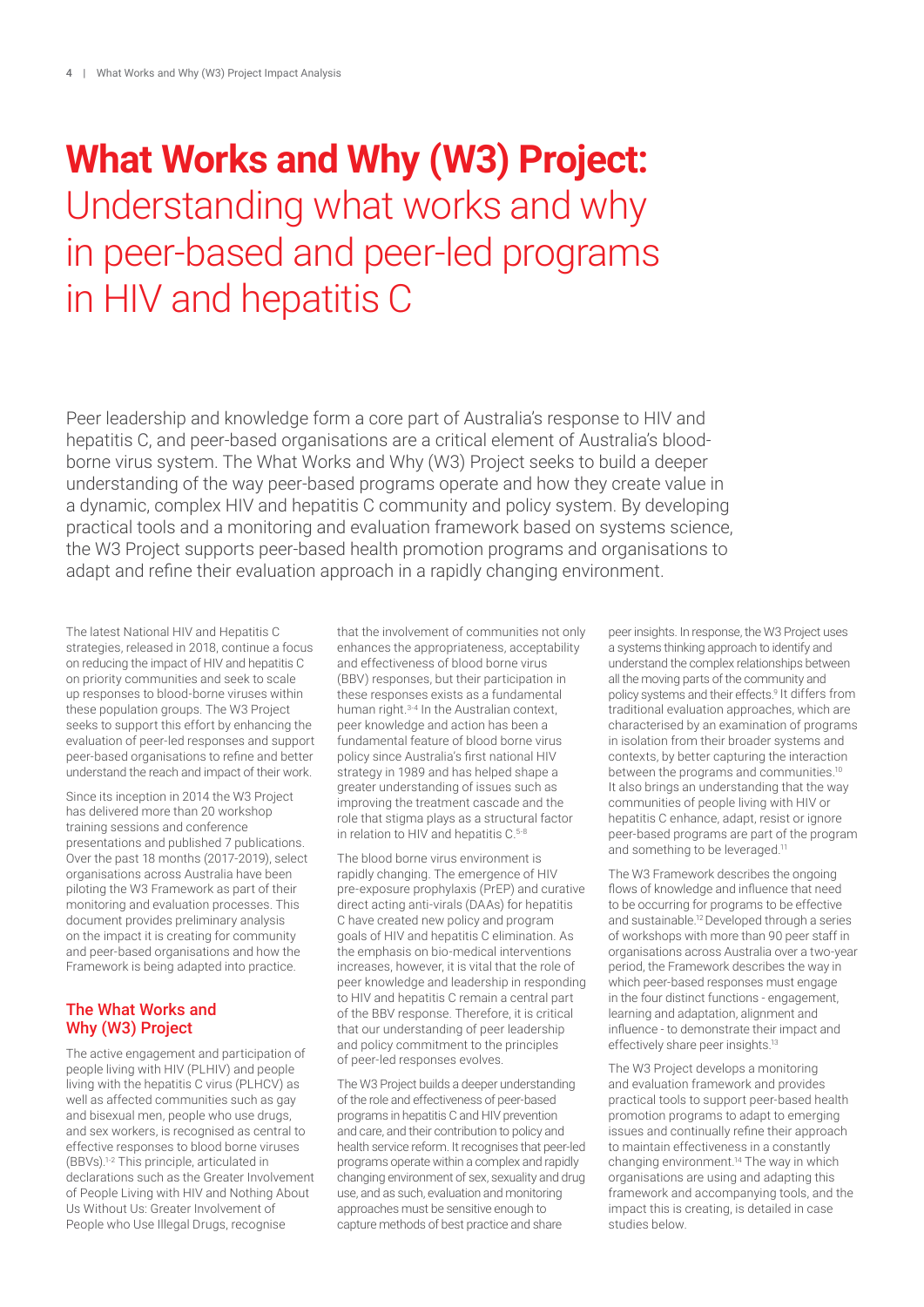## Key Functions

The Framework identifies the four system level functions which need to be occurring for community and peer-led organisations to be effective and sustainable. The functions are engagement, learning and adaption, alignment, and influence in community and policy systems. They illustrate the flow of knowledge and influence, and can be used to demonstrate the effectiveness of a program or organisation's activities as a whole within the dynamic community and policy systems.<sup>15</sup>

The W3 functions are as follows:

- Engagement: How the program maintains up to date knowledge of the diversity and dynamism of needs, experiences and identities in its target communities.
- Alignment: How the program picks up signals about what's happening in its policy and sector environment and uses this to better understand how it works or what may need to change.
- Adaptation: How the program changes and refines its understanding and approach based on insights from engagement and alignment.
- Influence: How the program uses existing social and political processes to influence and achieve improved outcomes in both the community and the policy sector.

More comprehensive descriptions of the W3 Framework and Key Functions can be found at www.w3project.org.au.



Figure 1: The W3 System Diagram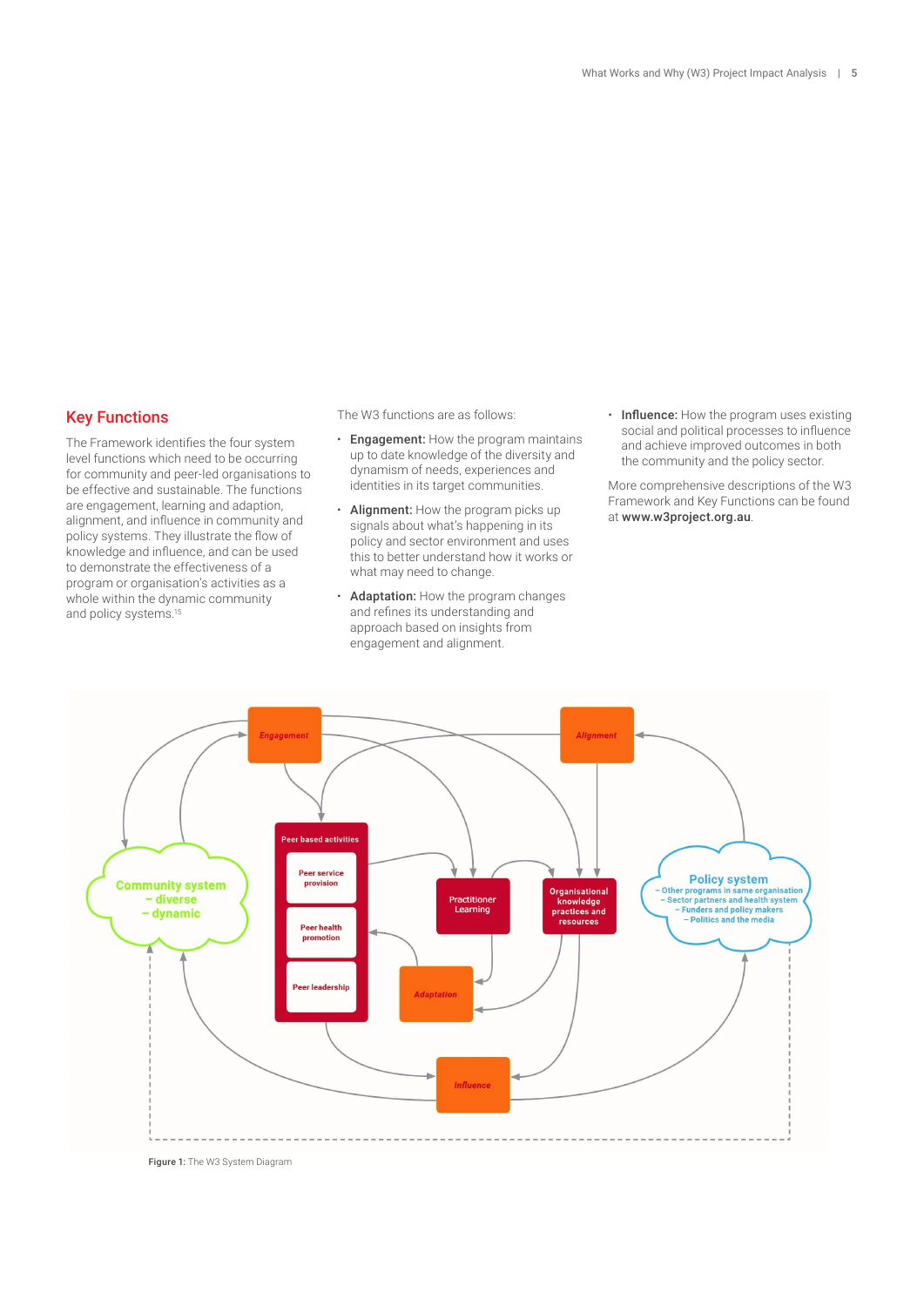### How is the W3 Framework being used?

The following section presents a series of case studies that explore the way that organisations are using the W3 Framework to strengthen their work and their contributions to the BBV response in Australia. These case studies highlight the way that organisations are using the Framework at programmatic levels (e.g. redesigning evaluation to better assess the impact of workshops on participants), organisational (e.g. creating uniform evaluation across the organisation

to understand the organisation's influence on the community) and systemic levels (e.g. supporting increased alignment between peer actions and policy directions) – often simultaneously.

In some cases, organisations are using the Framework as is and incorporating this into their organisational practice, while others are using the W3 concepts and ideas as a starting point for adaptation and innovation. Impact themes emerging from these case studies highlight the way that implementation of the W3 Framework and its tools are helping organisations enhance

their evaluation practice, resulting in more streamlined evaluations that are less onerous on staff and communities, an increase in staff skills and confidence in undertaking evaluation and the collection of more meaningful and useful data. The outcome of this is that organisations are better able to articulate the unique contributions of their peer-led work to Australia's BBV response.

The tools discussed within the case studies are available for public use on the W3 Project website. Visit www.w3project.org.au to find these tools and other resources.

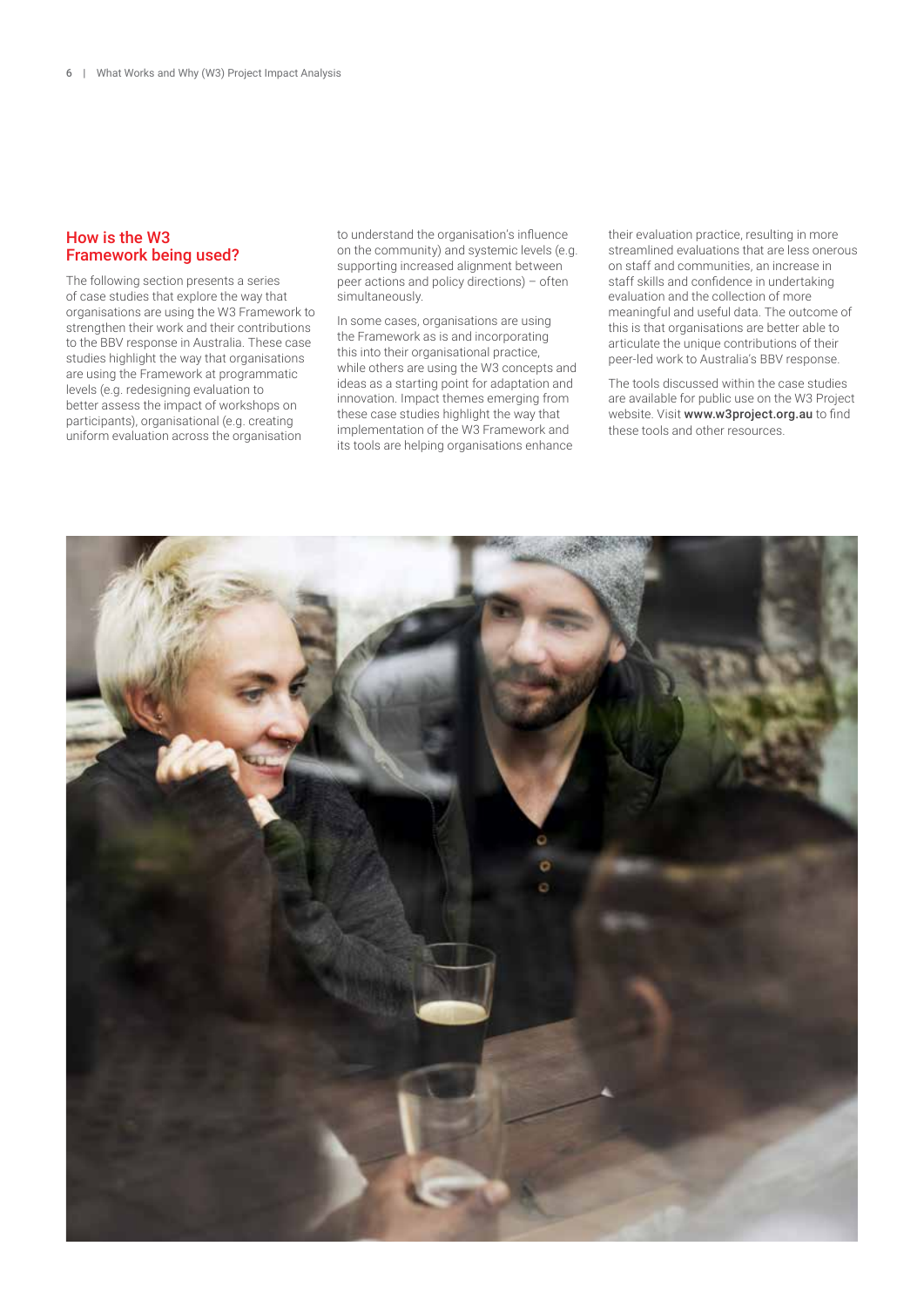# Harm Reduction Victoria

Harm Reduction Victoria is Victoria's peer-based organisation for people who use drugs and provides a range of peer-led programs and services, including HCV education to community members and professionals, overdose response training to people at risk of overdose and peer distribution of sterile injecting equipment. Harm Reduction Victoria is taking a whole-of-organisation approach to the W3 Project, applying the Framework at both programmatic and organisational levels.

#### **More meaningful data collection to better illustrate unique contributions of the peer approach**

At the programmatic level, the W3 Framework is being used to drive consistent evaluation and data collection, enabling Harm Reduction Victoria to better communicate its unique value and contribution to the blood-borne virus response. The W3 Project Chief Investigator has worked closely with the organisation's board and staff, with discussions focusing on what the wider community needs to know about Harm Reduction Victoria and its work. This resulted in the development of new indicators that capture the peerleadership actions of the organisation, such as the number repeated requests from professional organisations for blood-borne virus training (illustrating system alignment), and indicators that provide a more detailed demographic picture of the reach of programs (engagement).



Harm Reduction Victoria's CEO describes the impact at the system level in the following way:

*"(W3 is) definitely improving that way we think about our impact, how we report and how we think about what we do (…) it's given us a framework to talk to (funders) about the importance of peer-led work".*

This is exemplified in the *Peer Networker Program* (PNP) which recruits peer volunteers to distribute needles and syringes to their friends and associates, provide education about safer drug use and model safer injecting practices.

The goal of the program is to engage people who inject drugs who are not being reached by mainstream needle and syringe (NSP) programs. Prior to adapting the W3 Framework, program staff were aware of the program's reach however data collections tools were not sensitive enough to record this in a meaningful way.

An outcome of the discussions with Harm Reduction Victoria's board and staff was the type of information the program needed to better understand the reach of the program was reconsidered (learning and adaption). The PNP now asks clients where they would have obtained sterile injecting equipment if they had not come into contact with a Peer Networker Volunteer. Preliminary data analysis suggests that up to 25% of clients reported that they would have gone without sterile injecting equipment had they not been engaged by the PNP. These additional questions are helping the PNP better

demonstrate its reach (engagement) and impact on the community (influence), as well as its unique peer contribution to Victoria's blood-borne virus response.

Additionally, for peer-led workshops with service providers, Harm Reduction Victoria has adapted the W3 Peer Facilitator and Service Provider Feedback tools to capture new and more meaningful data from education sessions. The Peer Facilitator Feedback forms have been adapted to capture peer facilitator insights on observable changes within the group, such as changes in the way service provider participants discuss client stories at the beginning and end of the session, while Service Provider Feedback forms look for indicators of change in understanding about issues experienced by people who use drugs and the role and function of Harm Reduction Victoria in blood-borne virus responses. The inclusion of these tools as part of service provider education workshops help indicate the way that the organisation is creating alignment between peer and non-peer responses at the practice level.

Harm Reduction Victoria staff note that the organisation is in the early days of embedding the W3 Framework into organisational culture and practice, however the initial positive impacts are illustrating the value of the W3 approach in better capturing its peer-led work.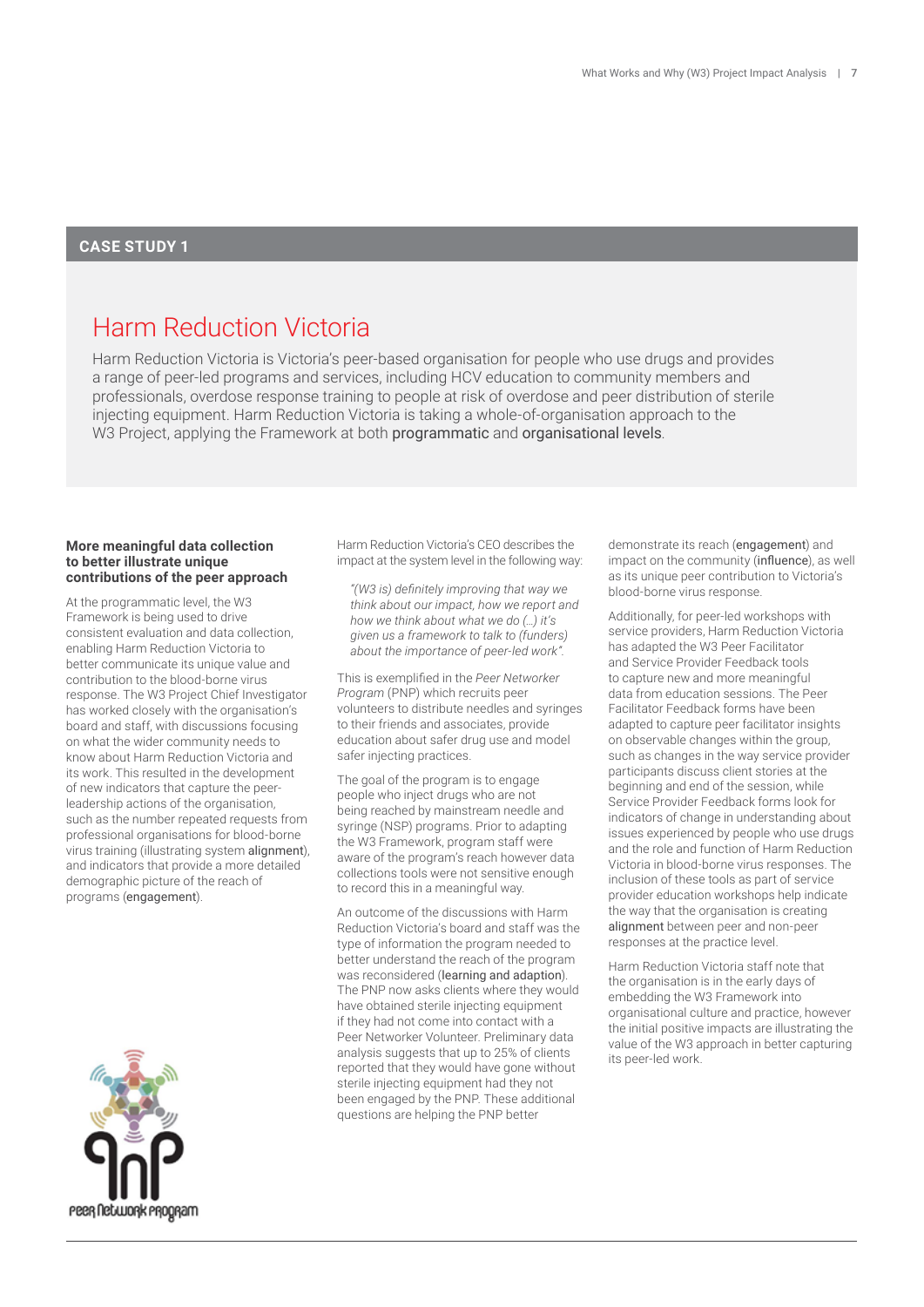# Living Positive Victoria

Living Positive Victoria, Victoria's peer-based organisation representing all people living with HIV in the state, is using W3 to streamline and improve programmatic evaluation, shape culture and strategic direction at the organisational level and positioning the organisation to understand and enhance its influence at the system level.

#### **Streamlining and improving program evaluation**

The W3 Framework has been in operation within a small number of Living Positive Victoria programs for up to 18 months, with results beginning to emerge. The Phoenix program (supporting people with a new HIV diagnosis) and the Positive Leadership Development Institute (designed to build leadership and resilience amongst positive people) are both applying the W3 Framework. The Phoenix program is utilising W3's Facilitator Feedback tool to more systemically capture peer facilitator reflections and knowledge of the groups they work with, while also monitoring changes in the wellbeing of participants by using the PozQol survey, which measures quality of life and provides indicators of social connection (engagement, influence). Additionally, the Phoenix Program is using W3's Community Profile and Workshop Evaluation tools to assess the observable aspects of the peer dynamic and the usefulness of participants sharing their HIV experiences with other people living with HIV.

Together, these allow the program to monitor and demonstrate the quality of the unique peer dynamic created within a peer-led workshop. Program staff report that modifying the Phoenix evaluation processes to be more systematic and gather more informative data is helping the organisation improve knowledge of its community:

*"We could previously talk about examples (of impacts) that we knew of (…) but survey results now showing how many people are in (participant's) social networks with HIV and (the surveys) are giving us more information about how participants are going".*

Similarly, redesigning the evaluation for the Positive Leadership Development Institute is producing new data and a better understanding of the impacts of the program. Previous evaluation focused on internal changes within participants, utilising psychological-type scales to measure selfreported changes in emotional resilience as well as leadership knowledge. In redesigning the evaluation, Living Positive Victoria considered what was most important to find out about the program and re-focused the evaluation to capture the actions and impact that peer leaders were having in their local communities (influence). Data collection tools still measure change in resiliency of participants however the focus of evaluation now also includes external action. The redesigned evaluation has also had the benefit of shortening data collection tools for both peer facilitators and peer leaders, making the process less onerous and more streamlined (adaptation).

#### **Shaping strategic direction and culture**

In the past four years, Living Positive Victoria has experienced rapid growth and begun working with new communities after merging with Straight Arrows, the lead organisation in Victoria for heterosexual people and their families affected by HIV. This rapid growth created a need for a consistent and streamlined evaluation processes to ensure that Living Positive Victoria understands its impact across all its programs and actions, as well as adapt to its changing environment.

The organisation was selected as a pilot site for the W3 Framework and, as such, was able to fund a small amount of staff capacity to oversee implementation of the Framework throughout the organisation. This dedicated resource is helping enhance the link between programmatic outcomes and strategic goals by enabling the organisation to collate insights gathered through programs and feed these back into the annual business planning process, as well as monitoring organisation performance (adaptation). This stronger linkage is helping drive an evaluation culture at Living Positive Victoria, where evaluation is a central part of project planning rather than an add-on at the end, a stronger feature of budgeting and an element of staff recruitment. W<sub>3</sub> is also seen as a quality improvement process for the organisation and a way to move the principles of Greater Involvement of People Living with HIV into whole of organisation practice (alignment).<sup>16</sup>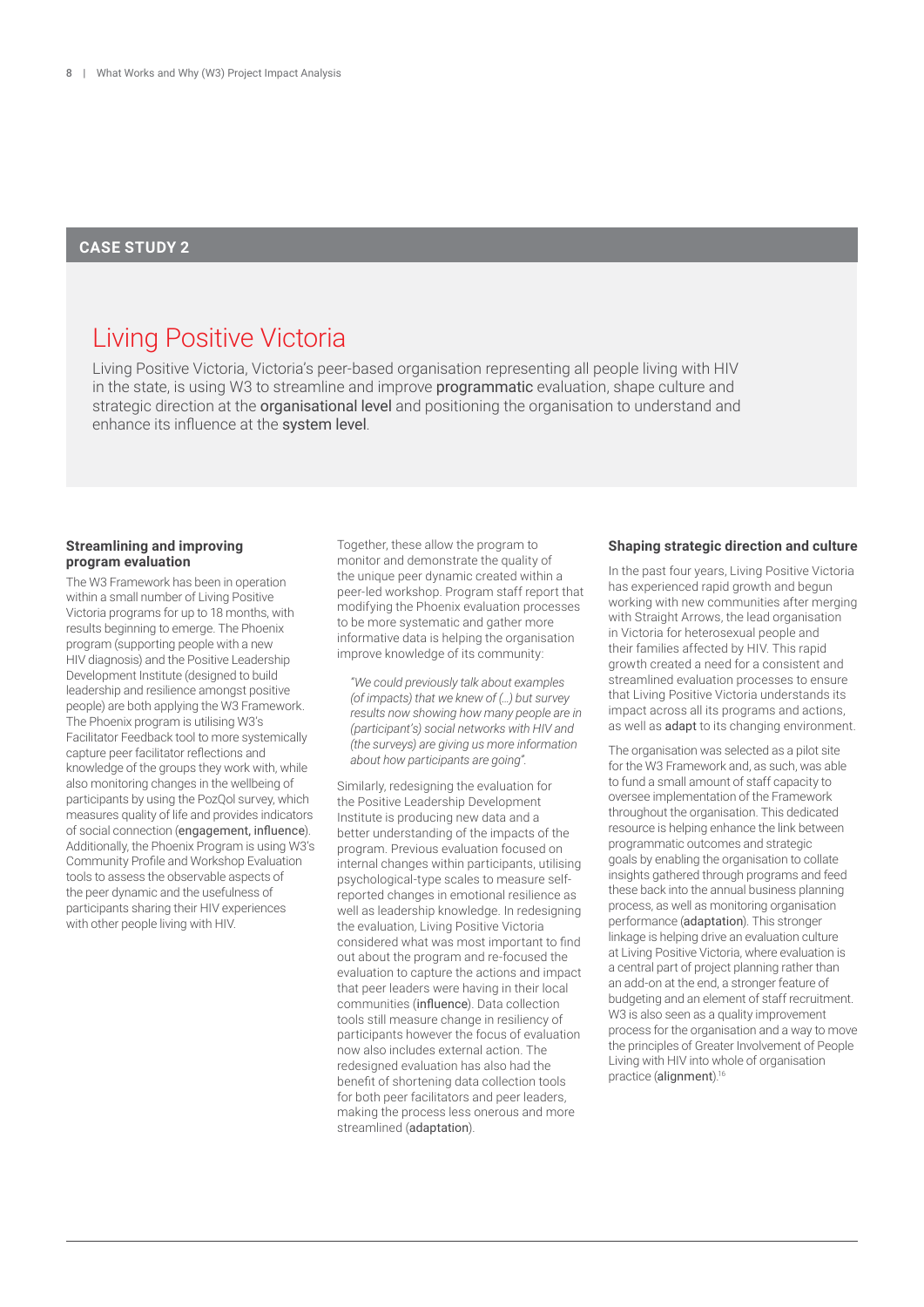### **Understanding and enhancing influence**

The data being returned by W3 is also helping Living Positive Victoria to both demonstrate the impact of programs as well as identify its unique contribution to the HIV sector.

By developing indicators across W3's four functions, applying these across a range of programs and actions and collating these to observe impact from a whole-of-organisation perspective, the Framework is helping Living Positive Victoria understand how it supports people living with HIV in a more holistic way:

*"The value in what we are finding is across all of (W3's functions) because we aren't just looking at program delivery – we are looking at systemic approaches to improve supports for people living with HIV."* 

In turn, this is enabling the organisation to better articulate and communicate the distinct and unique value that peer-led responses create – a critical requirement as the HIV policy environment in Australia continues to evolve (alignment, influence). Program staff are positioning their work within the broader HIV sector and describe the way that W3 is helping articulate the organisation's unique contribution:

*"It shows that peer programs work (…) we have skills and we know what other people with HIV need and we can help you get to (HIV policy goals) – we have an impact in the way that a doctor can't, or a social worker can't. Its complimentary and if we work together, we get better outcomes."*

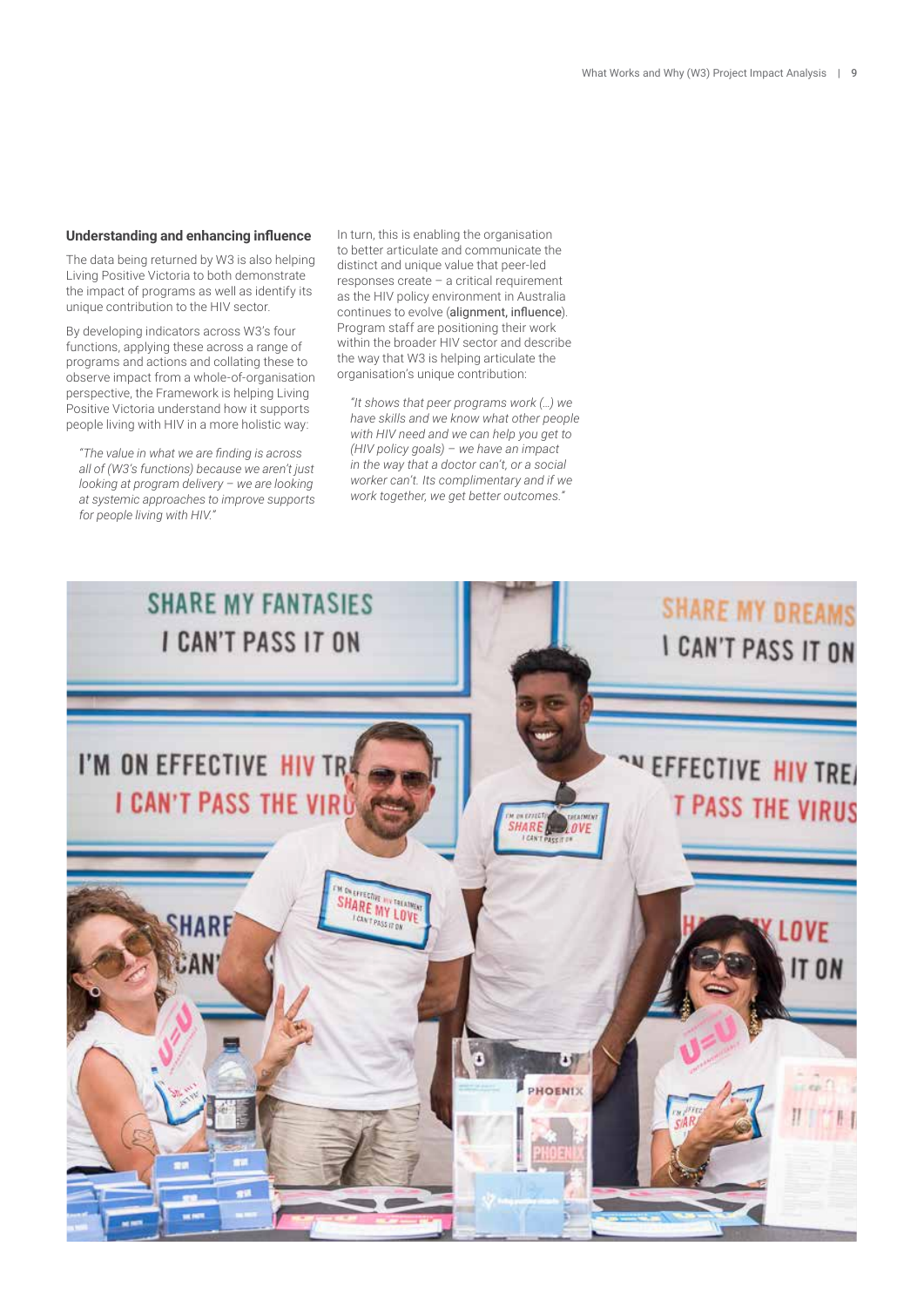# Australian Federation of AIDS Organisations (AFAO)

The Australian Federation of AIDS Organisations (AFAO), Australia's peak national organisation for the community HIV response, has adapted the W3 framework to support AFAO and AIDS Councils across Australia to strengthen their alignment with the policy system and better demonstrate the connection between work happening on the ground and high-level HIV indicators, such as reducing HIV transmissions and improving wellbeing for people living with HIV.

#### **Adapting W3 to Illustrate Unique Contributions to the HIV Response**

Working with Alison Barclay Consulting, AFAO sought to better describe the unique peer-led contributions of AFAO and AIDS Councils to Australia's HIV response. The *Theory of Change* project adapted the concepts of the W3 project to support AFAO and AIDS Councils to describe the relationship between their work and distinct approach to health promotion, and systemlevel indicators of the HIV response.

By taking a systems thinking approach to the dynamic environment that AFAO and AIDS Councils work in, the *Theory of Change* project recognises that although the connection between a single system intervention, such as a program or digital campaign, and HIV level indicators is hard to articulate, understanding AFAO and AIDS Council processes and situating these within a system of responses can help define the unique contribution that peer-led interventions have within the HIV response.

The project demonstrates this through a linear process and first defines the indicators of AFAO's and AIDS Councils' unique engagement, adaptation and alignment functions. These indicators illustrate the way that AFAO and AIDS Councils are embedded within their communities and foster safe spaces (**engagement**), respond rapidly to the changing needs of communities (adaptation), and act as an intermediary between community, government, academic institutions and health services (alignment).

These functions are used to form the basis of their system influence as responsive, trusted, credible and relevant actors in the HIV response, both in the context of community influence as well as policy influence. This position of influence informs the peer education, peer service delivery and peer leadership of AFAO and AIDS Councils and how the actions of peer-led responses in the HIV response interact with high-level policy indicators. It provides a simplified, clear way to both explain the work of AFAO and AIDS Councils and their role within the HIV response.

Tools from the Theory of Change were released in early 2018 and accompanied by a series of case studies that help illustrate the framework and its application in the work of AFAO and AIDS Councils. Although outcomes are still to emerge, the project provides the opportunity to help develop a mechanism by which to capture the impact of peerprocesses, replacing a sense of "knowing" that peer-led responses work through anecdotal and personal experience, with more rigorous evidence and analysis. In turn, this strengthens the capacity of AFAO and AIDS Councils across Australia to both articulate and demonstrate the unique contributions of peer-led actions in the HIV response.

More information about the *Theory of Change* project, organisation case studies and tools can be found at www.afao.org.au/publications/policypapers/2018-policy-papers.

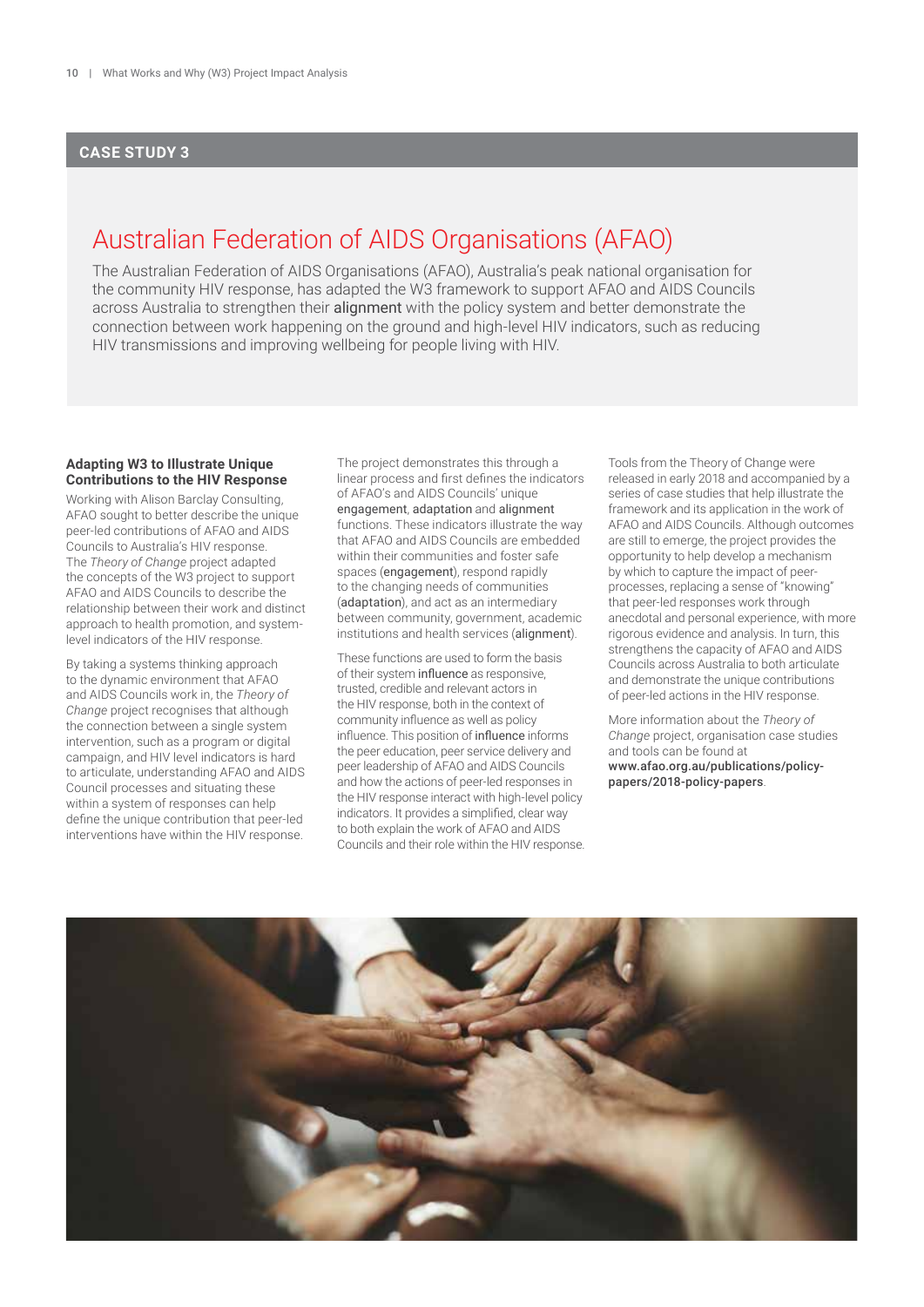# AFAO AND AIDS COUNCILS' THEORY OF CHANGE



More information about AFAO and Australia's AIDS Councils is available at www.afao.org.au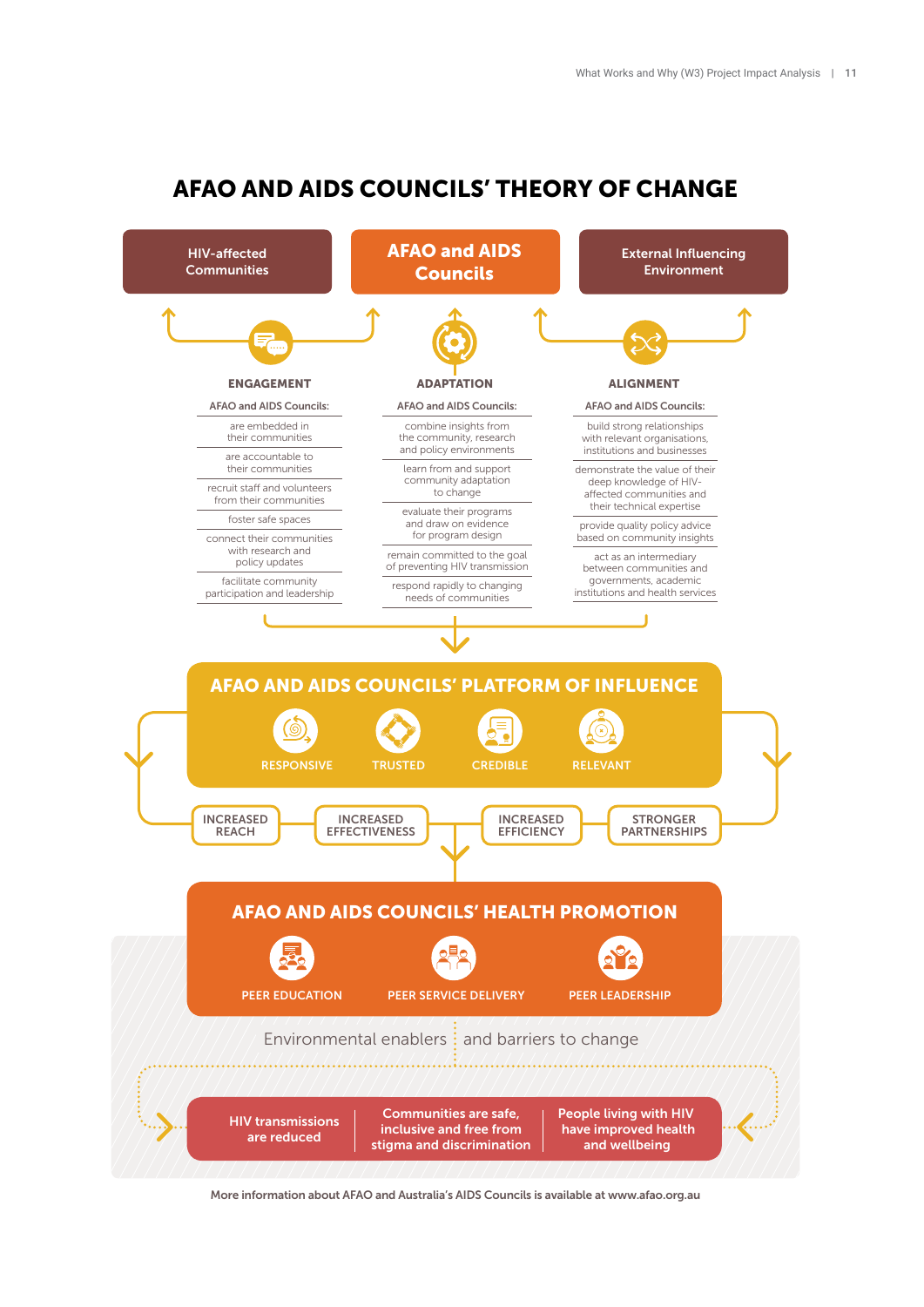# Australian Injecting and Illicit Drug Users League (AIVL)

The Australian Injecting and Illicit Drug Users League (AIVL) is Australia's national peer-based organisation that promotes the health and rights of people who use drugs and provides peer-led responses at the national level to BBV education, awareness and policy, and reducing the impact of stigma and discrimination on people who inject drugs. AIVL is using the W3 Framework and its position as a peak body at the **system level** to create a uniform language and way to describe peer processes and overcome long standing stigmas toward drug user organisations. Internally, the W3 Framework is being used at the programmatic level as both a means of evaluation and monitoring, as well as a framework to guide conceptualisation and planning of its projects

### **Supporting Sector Capacity through a Consistent Language**

AIVL's engagement with the W3 Framework occurred as part of a broader project on strengthening peer processes in drug user organisations and developing communitysensitive methods of articulating the work of drug user organisations within current social and blood borne virus policy and practice environments. This engagement is helping create a common language among peer-based drug user organisations to better describe the work they do and align this with evidence.

*"It gives everyone the same language and same processes so people know what they are talking about. In a federal system if everyone can be doing the same thing, it makes it much easier and quicker." (*adaptation*)*

From the beginning of AIVL's project, it was anticipated that the language and framing of W3 would need to be adapted for the specific context of drug user organisations. Working alongside the Chief Investigator, AIVL began a process of collaborating with its

member organisations to create meaningful interpretations of the W3 functions for the membership. By defining the terms in their own words, this enabled AIVL and its organisational members to define what these functions look like in their specific contexts and, in turn, demonstrate and support organisations to identify the types of actions that may help indicate W3's functions.

The result of this process was a best practice guide, *Peer Workforce Capacity Building Training Framework: Peer process among injecting drug users*. This outlines the W3 Framework in the language of peer-based drug user organisations and provides practical tools for organisations to strengthen their peer processes across the four W3 functions (adaption). The guide aims to support organisations to employ people who use drugs and create an organisational environment where peer staff can make effective contributions to the blood-borne virus response. It includes a tool, outlined below, that supports organisations to develop internal indicators of peer staff best practice and identify actions on how to enact those indicators.

*"A lot of us didn't realise how simply this stuff could be done if you have the right framework and tables to slot things in. We've been doing this stuff for decades – we just haven't put it into a system that is more widely understood."*

This new language that W3 has helped create is seen as a way to overcome long standing stigmas towards drug user organisations, particularly that peer-based processes among people who use drugs had not been accepted when compared to other peer communities, as well as stigmatising concerns around reliability and quality of work.

*"W3 is giving us a framework that (mainstream stakeholders) can read, understand and know that we are doing what we need to do. This is important to our community that a consistent framework is implemented that is also familiar to us" (alignment).*

The Peer Workforce Capacity Building Training Framework can be found at www.aivl.org.au/project/ peer-workforce-capacity-building.

| <b>W3 Framework</b>                                                 | <b>Definition</b>                                                                                                                                                                                                                           | Indicators                                                                                                                                                                                                                                                                                                                                                                                                                                                                                                                                                                                                             | <b>Outcomes</b>                                                                                                                                                                                                                                                                                                                                                                                                                                                       | <b>Ideas for Best Practice</b>                                                                                                                                                                                                                                                                                                                                                                                                                                                                                                                                                                                                                                                                                                                                                                                                                                                                |
|---------------------------------------------------------------------|---------------------------------------------------------------------------------------------------------------------------------------------------------------------------------------------------------------------------------------------|------------------------------------------------------------------------------------------------------------------------------------------------------------------------------------------------------------------------------------------------------------------------------------------------------------------------------------------------------------------------------------------------------------------------------------------------------------------------------------------------------------------------------------------------------------------------------------------------------------------------|-----------------------------------------------------------------------------------------------------------------------------------------------------------------------------------------------------------------------------------------------------------------------------------------------------------------------------------------------------------------------------------------------------------------------------------------------------------------------|-----------------------------------------------------------------------------------------------------------------------------------------------------------------------------------------------------------------------------------------------------------------------------------------------------------------------------------------------------------------------------------------------------------------------------------------------------------------------------------------------------------------------------------------------------------------------------------------------------------------------------------------------------------------------------------------------------------------------------------------------------------------------------------------------------------------------------------------------------------------------------------------------|
|                                                                     | (What is it?)                                                                                                                                                                                                                               | (What does it look like?)                                                                                                                                                                                                                                                                                                                                                                                                                                                                                                                                                                                              | (What changes?)                                                                                                                                                                                                                                                                                                                                                                                                                                                       | (How do we create it?)                                                                                                                                                                                                                                                                                                                                                                                                                                                                                                                                                                                                                                                                                                                                                                                                                                                                        |
| Engagement<br>Plugged into the<br>injecting drug using<br>community | The depth and variety<br>of the program's<br>responses to the<br>dynamic cultures<br>in the injecting<br>community including<br>anticipating their<br>needs, understanding<br>their experiences<br>and how to most<br>effectively interact. | • The peer worker and program<br>ensure the community<br>have access to the latest<br>information and technologies<br>while expanding their reach<br>and influence with other<br>relevant networks.<br>• Community members<br>recognise the program as<br>part of their networks and<br>cultures, and feel a sense of<br>ownership over its work.<br>• Peer workers use personal<br>experience as well as cultural<br>knowledge to communicate<br>and work effectively with<br>community<br>• The peer program identifies<br>emerging practises and<br>unintended consequences<br>of changes on policy or<br>services. | • Clients feel they are<br>welcome and have a<br>valuable contribution to<br>make to the shared sense of<br>ownership of the program.<br>· Strategic opportunities<br>created with new<br>relationships with people<br>and organisations; strategic<br>opportunities taken at every<br>opportunity to enhance<br>communication and cross<br>referral.<br>· Increased willingness of<br>community to engage in<br>sector consultation and<br>leadership opportunities. | • The organisation recruits and supports diversity<br>of peer workers that reflect the community's<br>populations.<br>• Programs encourage input from community in a<br>number of ways and at a number of organisational<br>levels such as workshops, meetings and casual<br>conversations.<br>• Programs work from a variety of locations to<br>maximise community interactions.<br>• Peer workers have a professional network of<br>peer workers (within the organisation or outside<br>the organisation) to collect and share stories of<br>success to sustain broader momentum. These are<br>communicated within the network and outside the<br>network.<br>• Peer workers attend internal committees and<br>meetings and are supported to contribute to the<br>broader organisation.<br>• Peer workers are supported to undertake a variety<br>of training to support them in their job. |

Figure 2: An example of the W3 Framework adapted into AIVL's Peer Workforce Capacity practice guide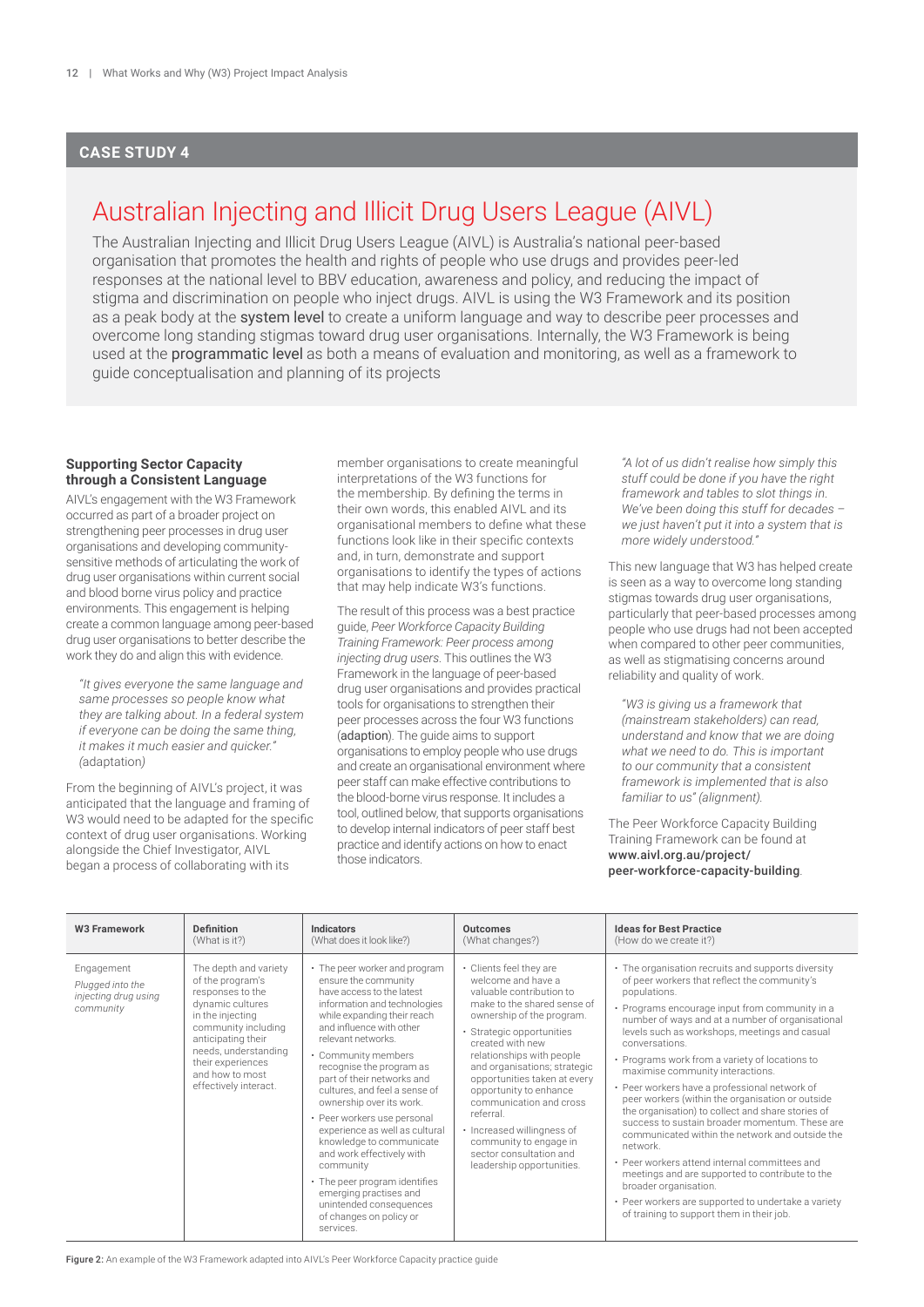# What impact is the W3 Project having?

Although impacts and outcomes of the W3 Project are still emerging, early impacts have been identified by organisations engaged with the W3 project team. These insights were gathered through a series of semi-structured interviews with peer organisation staff who have been piloting W<sub>3</sub> in their organisations as well as researcher knowledge gained from being embedded within piloting organisations through the development and implementation periods.

### Collecting more meaningful data

Prior to engaging with the W3 Project, evaluation in peer-based organisations often focused on process-type indicators, such as how community members experienced programs and events. The W3 Project is supporting organisations to develop indicators that illustrate impact in a more meaningful way. For one program manager, W3 is helping them "think about evaluation differently, in terms of what we actually need to understand whether the program is working". Additionally, by better articulating what the evaluation needs to find out, W3 is also helping streamline data collection and reducing the amount of questions and forms that community members are asked to complete as part of evaluation processes.

### Increasing peer staff confidence and motivation in peer evaluation methods

Peer-based organisations prioritise the employment of staff with lived experience and deep knowledge of the communities with which peer organisations work. As such, peer staff may arrive at peer-based organisations with little familiarity of evaluation methods or processes. Organisations engaging with the W3 Project are reporting that general understanding of evaluation and its purpose is increasing amongst staff, translating to an increase in confidence and motivation to undertake peer evaluation. This increased motivation and confidence is exemplified by one peer staff member who stated it was rewarding seeing the data emerge from their program and engaging with W3 has "strengthened their belief in what you can get out of evaluation".

# Capturing the unique impact of peer-led action

Peer organisations engaged with the W3 Project consistently spoke of the Framework's ability to support them to better communicate the way peer programs make unique contributions to

Australia's BBV response. Redesigned evaluation processes that use the W3 Framework and W3 informed evaluation indicators are supporting organisations to better understand who they are influencing in the community and what impact this influence is having. Combining this with more consistent evaluation across programs, organisations feel better able to tell the story of peer contributions to Australia's BBV response. This enables a clearer demonstration of how peer-based contributions differ from nonpeer contributions at the programmatic and organisational level, and how all parts of the system can work together.

## Building stronger evidence of peer contributions to high level BBV indicators

The ability of the W3 Framework to support the collection of more meaningful data, enhance confidence and motivation in peer evaluation and support a clearer articulation

of peer contributions to BBV responses are combining to build stronger evidence of the effectiveness of peer-led and community organisations. Program staff reported "knowing" prior to using the W3 Framework that they were making an impact on the people and communities they work with but not having processes in place to build this evidence consistently or rigorously. Using W3 to redesign evaluation processes and create a consistent language to describe the dynamics and impacts of peer-based responses is supporting better understanding of how peer-led and community organisations contribute to higher level BBV indicators. One organisation commented that "we can clearly see (the value we provide) (…) W3 is a way to define if for people on the outside". This type of impact is exemplified at the organisational level in Living Positive Victoria and at the systemic level through AFAO's *Theory of Change* project.

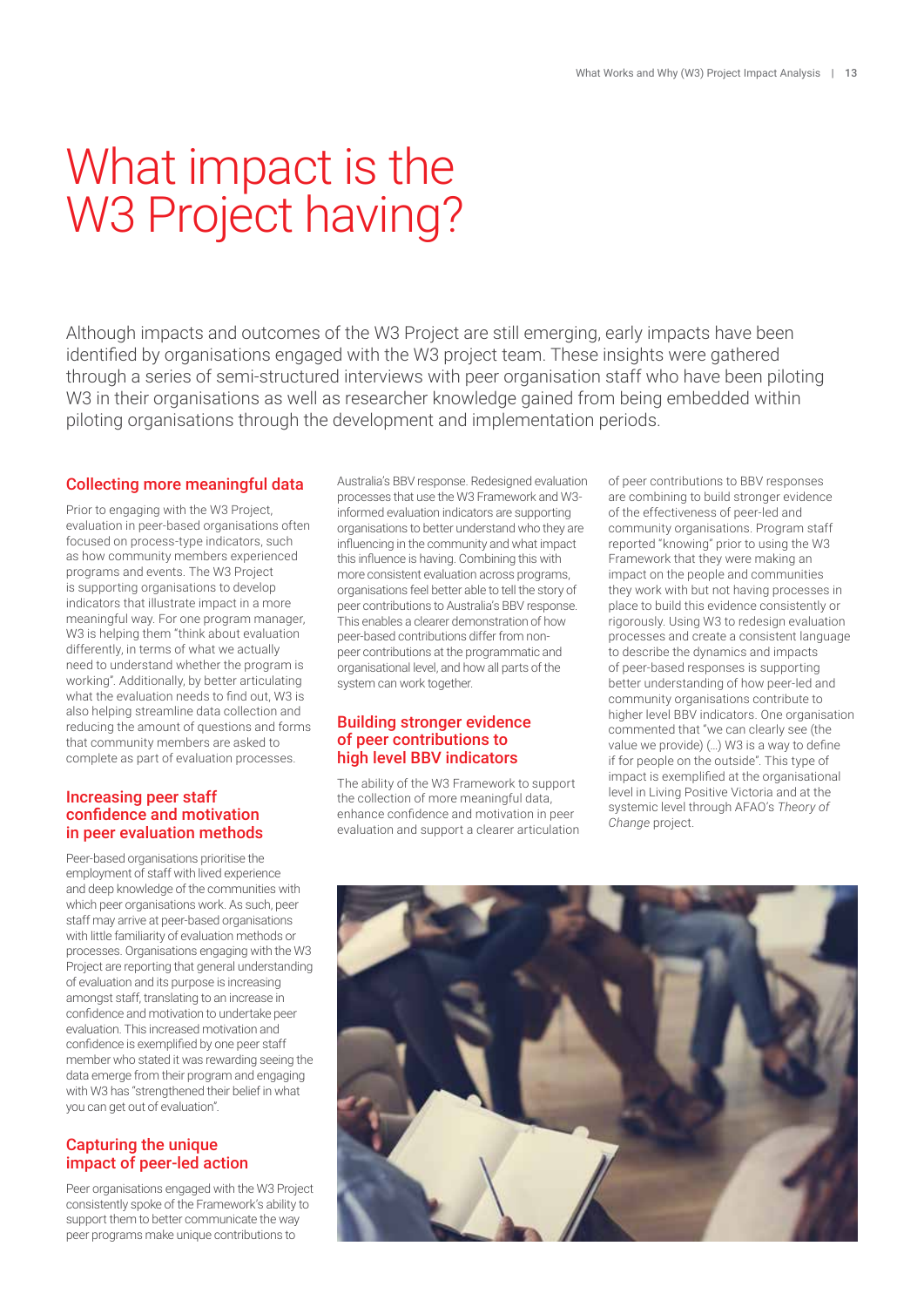# Next Steps



The W3 Project is now entering a wider implementation phase following earlier collaborative conceptual development and piloting stages with peer organisations across Australia.

This implementation phase will focus on the continued translation of the W3 concept to practice through the development of a practice manual and accompanying tools that supports peer organisations to implement the W3 Framework. This phase will also be unpinned by continuing implementation research to understand the impact of the W3 Framework at programmatic, organisational and system levels.

In July 2018, the W3 Project was presented at the International AIDS Society meeting in Amsterdam where more than 80 representatives from 40 countries discussed how evidence for community-based responses to HIV can be built and maintained.17 The W3 Project generated interest amongst participants and throughout 2019 and beyond, the W3 Project Team will seek to build partnerships with and identify opportunities to support the implementation of the W3 Framework in peer-based organisations outside of Australia, focusing particularly on organisations in the Asia region.

Regular updates and a full list of current and future publications are available on the W3 Project website at www.w3project.org.au.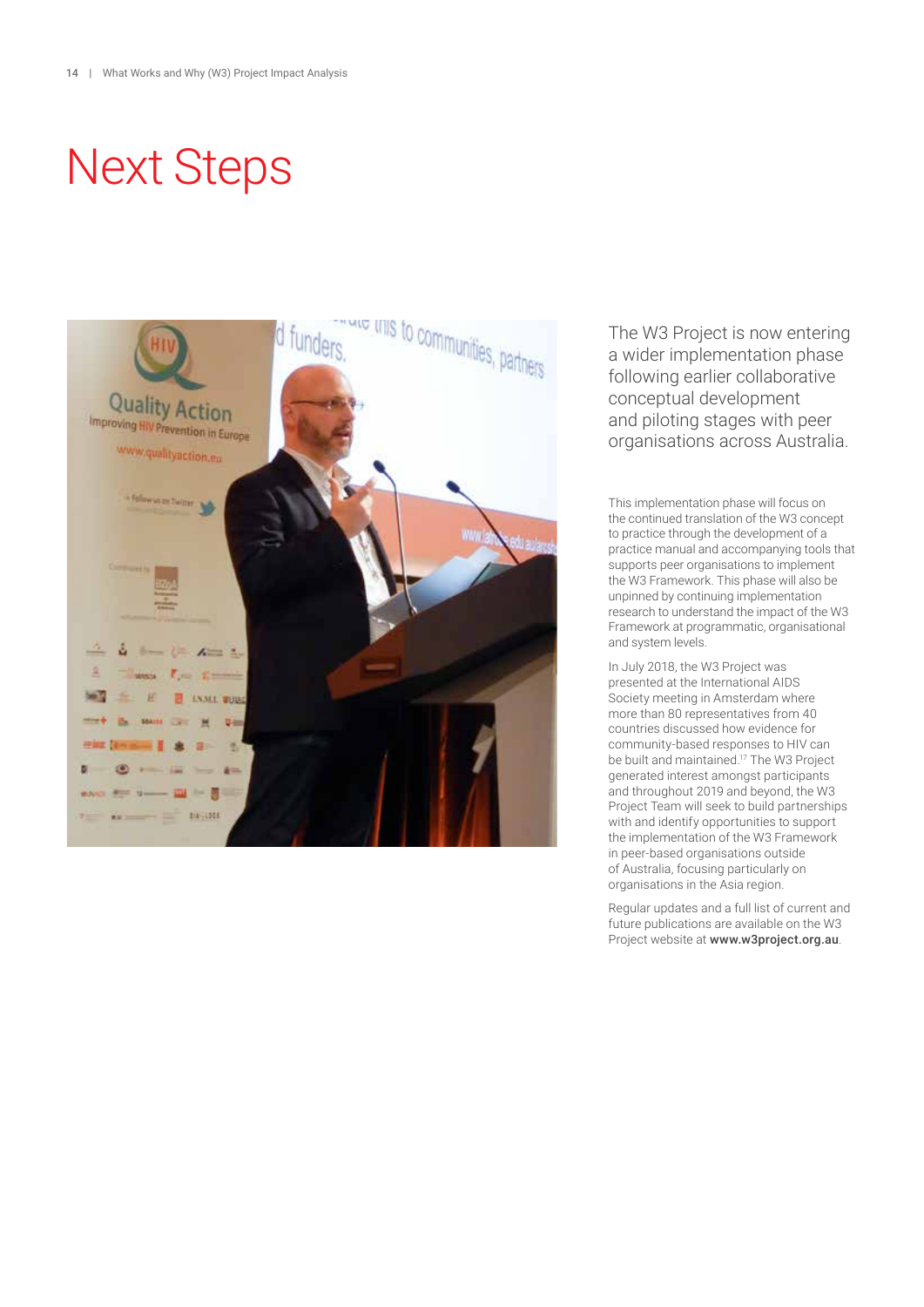# Reference List

- **1** UNAIDS. (2007). *The greater involvement of people living with HIV (GIPA): Policy Brief.* Geneva: UNAIDS.
- **2** World Health Organisation. (2016). *Global Health Sector Strategy on Viral Hepatitis 2016-21: Towards Ending Viral Hepatitis.* Geneva: World Health Organisation.
- **3** UNAIDS. (2007). *The greater involvement of people living with HIV (GIPA): Policy Brief.* Geneva: UNAIDS.
- **4** Canadian HIV/AIDS Legal Network. (2006). *Nothing About Us Without Us: Greater Meaningful Involvement of People who Use Illegal Drugs; A Public Health, Ethical, and Human Rights Imperative.* Canada: Canadian HIV/AIDS Legal Network.
- **5** Australian Government. (2014). *Seventh National HIV Strategy 2014-2017.* Canberra: Commonwealth Government of Australia.
- **6** MacCarthy, S., Hoffmann, M., Ferguson, L., Nunn, A., Irvin, R., Bangsberg, D., Gruskin, S. & Dourado, I. (2015). The HIV care cascade: models, measures and moving forward. *Journal of the International AIDS Society 18*(1), 19395. doi: 10.7448/ IAS.18.1.19395
- **7** Brown, G., Leonard, W., Lyons, A., Power, J., Sander, D., McColl, W., Johnson, R., James, C., Hodson, M. & Carman, M. (2017). Stigma, gay men and biomedical prevention: The challenges and opportunities of a rapidly changing HIV prevention landscape. *Sex Health* 14(1), 111-118.
- **8** Oldenburg, C. E., Perez-Brumer, A. G., Hatzenbuehler, M. L., Krakower, D., Novak, D. S., Mimiaga, M. J., & Mayer, K. H. (2015). State-level structural sexual stigma and HIV prevention in a national online sample of HIV-uninfected men who have sex with men in the United States. *AIDS (London, England), 29*(7), 837.
- **9** Brown, G. & Reeders, D. (2016). The power of peers: W3 framework for evaluating the quality and influence of peer-led programs. *HIV Australia* 14(2), 26.
- **10** Brown, G., Reeders, D., Dowsett, G. W., Ellard, J., Carman, M., Hendry, N., & Wallace, J. (2015). Investigating combination HIV prevention: isolated interventions or complex system. *Journal of the International AIDS Society,* 18(1), 20499.
- **11** Brown, G. & Reeders, D. (2016). The power of peers: W3 framework for evaluating the quality and influence of peer-led programs. *HIV Australia* 14(2), 26.
- **12** Brown, G. & Reeders, D. (2016). *What Works and Why Stage 1 Summary Report*. Melbourne: Australian Research Centre in Sex Health and Society La Trobe University. Retrieved from www.w3project.org.au.
- **13** Brown, G. & Reeders, D. (2016). *What Works and Why Stage 1 Summary Report.* Melbourne: Australian Research Centre in Sex Health and Society La Trobe University. Retrieved from www.w3project.org.au.
- **14** Brown, G. & Reeders, D. (2016). *What Works and Why Stage 1 Summary Report.* Melbourne: Australian Research Centre in Sex Health and Society La Trobe University. Retrieved from www.w3project.org.au.
- **15** Brown, G. & Reeders, D. (2016). *What Works and Why Stage 1 Summary Report.* Melbourne: Australian Research Centre in Sex Health and Society La Trobe University. Retrieved from www.w3project.org.au.
- **16** UNAIDS. (2007). *The greater involvement of people living with HIV (GIPA): Policy Brief.* Geneva: UNAIDS.
- **17** Brown, G., O'Keeffe, D. & Bourne, A. (2018) *Valuing the central role of community: AIDS 2018 Conference meeting summary report - Amsterdam 25th July 2018.* Bundoora: Australian Research Centre in Sex, Health and Society, La Trobe University, Australia.